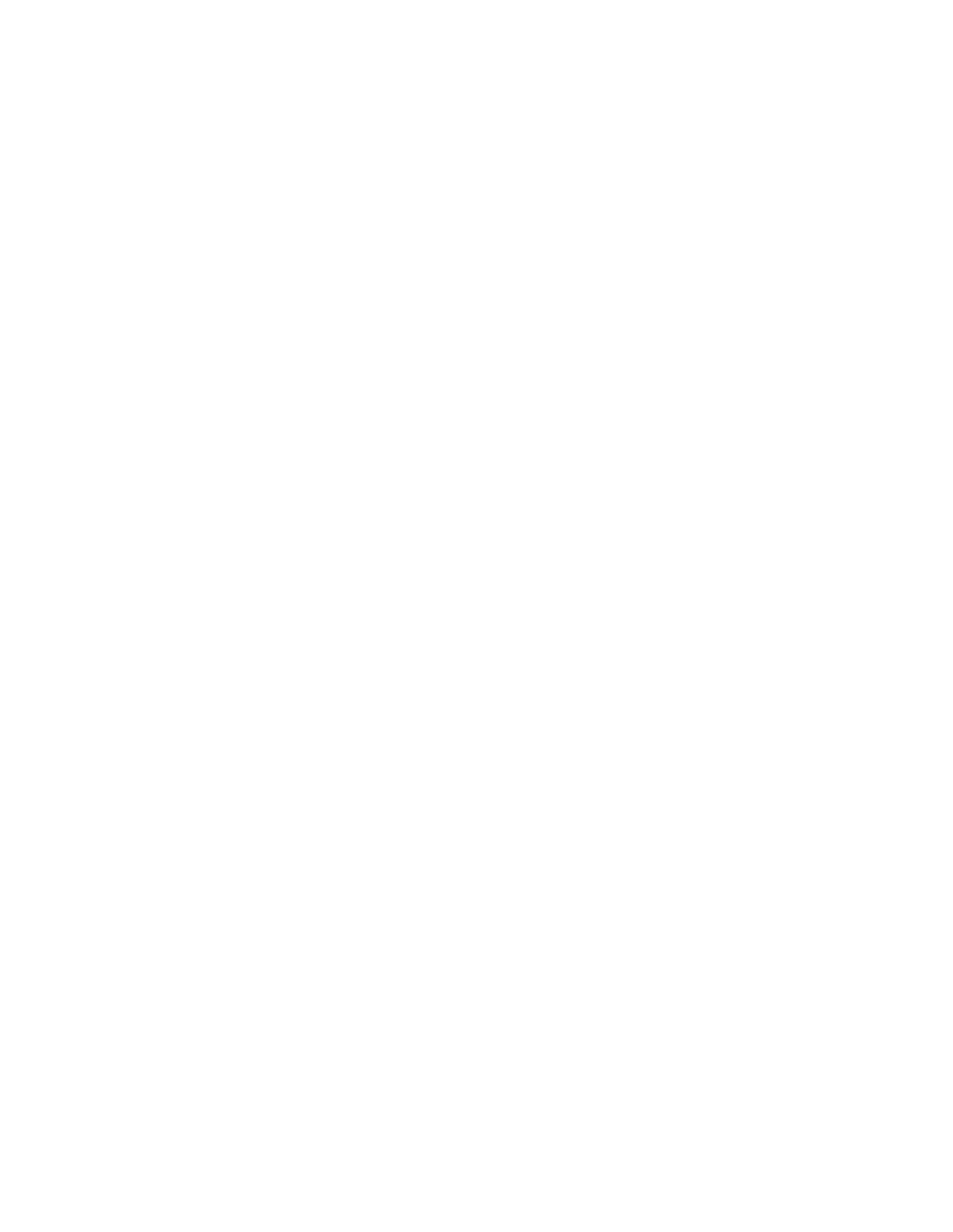## **UCLA** Statement of Legal Residence Page 2

| <b>Financial Independence</b><br>Are you a ward of the court?<br>Yes<br>∃ No<br>$\Box$<br>Are you financially independent?<br>$\Box$ Yes<br>$\Box$ No<br>Are either or both of your parents deceased?<br>$\Box$ Yes<br>$\Box$ No<br>Describe your source of financial support for the following years:<br>Parent name<br>$\Box$ Yes<br>∣ ∣No<br>Parent name<br>$\Box$ Yes<br>$\Box$ No<br>Do you have legal dependents other than a spouse?<br>Are you an unaccompanied youth who was homeless<br>For which of the following years were you/will you be claimed as an exemption<br>pursuant to federal financial aid rules?<br>l Yes<br>  No<br>on your parents' state or federal tax returns?<br>$\Box$ 2020<br>$\Box$ 2021<br>Have you applied or been approved for independent<br>Are you a veteran of the U.S. Armed Forces?<br>$\Box$ No<br>  Yes<br>student status by the UCLA Financial Aid Office?<br>$\Box$ Yes<br>$\Box$ No<br>Parent_________   Yes   No Parent_<br>$\_$ $\Box$ Yes<br>Are your parents currently on active<br>duty in the U.S. Military?<br>Stationed in California from ___________ to__________<br>Stationed outside California from ___________ to___________<br>$from$ $\_\_\_\_\_$ to $\_\_\_\_\_\_\_\_$<br>Are your parents divorced or permanently<br>Have you resided with your other parent since<br>$\Box$ Yes<br>$\Box$ No<br>divorce or separation?<br>$\Box$ Yes<br>separated?<br>If yes, which parent have you been living with?<br>Dates of residence with parent<br>PARENT 1 OMother OFather Oother<br>Does parent claim to be a resident of California? $\Box$ Yes<br>Is this parent<br>A U.S. citizen?<br>l Yes<br>∣∣No<br>Parent full name Last<br>First<br>Middle<br>A U.S. permanent resident (PR)?*  Simular Ves<br>Address number, street, city, state, ZIP<br>alien registration #<br>Dates of parent's physical presence in California<br>Continuously since birth<br>An applicant for PR status?*<br>l Yes<br>from to to from to from<br>to the contract of the contract of the contract of the contract of the contract of the contract of the contract of the contract of the contract of the contract of the contract of the contract of the contract of the contrac<br>If the application is pending, is<br>If parent claims California residence but has been absent from the state for more than six<br>$\Box$ Yes<br>$\Box$ No<br>parent status valid?<br>weeks during the last 12 months, please attach a statement regarding parent's absence.<br>visa type ___________________<br>Does parent have a driver license? $\Box$ Yes $\Box$ No California ID card? $\Box$ Yes $\Box$ No<br>valid from _________________ to _<br>$\Box$ Yes<br>Registered to vote?<br>date issued<br>__________________ last renewed __________________<br>If yes, state _____________ date ___<br>Does parent own a motor vehicle? $\Box$ Yes $\Box$ No<br>If yes, state of registration<br>Did/will parent file a California income tax return on total income?<br>Bank accounts (state and date established)<br>Last calendar year Stress Street Program of the U.S. Contract Program of the U.S. Contract Program of the U.S<br>This calendar year $\Box$ Yes $\Box$ No If no, what state ___________________________<br>Savings<br>PARENT 2 ■ Mother ■ Father ■ Other<br>Does parent claim to be a resident of California? $\Box$ Yes<br>Is this parent<br>First<br>Middle<br>A U.S. citizen?<br>$\Box$ Yes<br>Parent full name Last<br>$\lceil \rfloor$ No<br>Address number, street, city, state, ZIP<br>date awarded <b>contract to the set of the set of the set of the set of the set of the set of the set of the set of the set of the set of the set of the set of the set of the set of the set of the set of the set of the set o</b><br>alien registration #<br>Dates of parent's physical presence in California<br>Continuously since birth<br>An applicant for PR status?*<br>$\Box$ Yes<br>$\Box$ No<br>$from$ to to the to-<br>from<br>$\overline{\phantom{a}}$ to $\overline{\phantom{a}}$<br>If the application is pending, is<br>If parent claims California residence but has been absent from the state for more than six<br>$\Box$ Yes<br>parent status valid?<br>∐ No<br>weeks during the last 12 months, please attach a statement regarding parent's absence.<br>visa type ________________<br>Does parent have a driver license? Yes<br>California ID card? □ Yes<br><b>No</b><br>l I No<br>to<br>valid from<br>If yes, state ____________________ date issued _________________ last renewed _____________<br>$\Box$ Yes<br>Registered to vote?<br>Does parent own a motor vehicle? T Yes<br>$\square$ No<br>If yes, state ___________ date _<br>$\Box$ No<br>Has parent voted in the last 15 months? $\Box$ Yes<br>If yes, state _____________ date ___<br>Did/will parent file a California income tax return on total income?<br>Bank accounts (state and date established)<br>Last calendar year Stress Company No If no, what state <u>Company Company Company Company Company Company Company</u><br>This calendar year $\Box$ Yes<br>No If no, what state the state that the state of the state of the state of the state of the state of the state<br>Savings ___________<br>*Verification of status in the U.S. is needed for noncitizen parents claiming California residence, i.e., copy of their alien registration cards (front and back).<br>Do you authorize the University of California to release information regarding your residence file to your parents?<br>  Yes<br>  No<br>SIGNATURE REQUIRED I declare under penalty of perjury under the laws of the state of California that the statements on both sides of this form and any attachments<br>submitted by me in connection with the determination of my residence are, and each of them is, true and correct. I acknowledge that I have read and understand the perjury<br>paragraph on the attached information sheet included with this form.<br>Signed In<br>Date<br>(city/county)<br>The Office of the Registrar on campus maintains the requested information. University of California governing residency for tuition purposes are established by the Regents pursuant to and implemented by regulations establi<br>President, in consultation with the General Counsel (Regents Standing Order 110.2; Regents policies 3105 and 3106). You have the right to inspect University records containing the residence information requested on this fo | INSTRUCTIONS Undergraduate students younger than 24 years of age must complete this page. All students must sign at bottom of this page. |  |  |  |
|-----------------------------------------------------------------------------------------------------------------------------------------------------------------------------------------------------------------------------------------------------------------------------------------------------------------------------------------------------------------------------------------------------------------------------------------------------------------------------------------------------------------------------------------------------------------------------------------------------------------------------------------------------------------------------------------------------------------------------------------------------------------------------------------------------------------------------------------------------------------------------------------------------------------------------------------------------------------------------------------------------------------------------------------------------------------------------------------------------------------------------------------------------------------------------------------------------------------------------------------------------------------------------------------------------------------------------------------------------------------------------------------------------------------------------------------------------------------------------------------------------------------------------------------------------------------------------------------------------------------------------------------------------------------------------------------------------------------------------------------------------------------------------------------------------------------------------------------------------------------------------------------------------------------------------------------------------------------------------------------------------------------------------------------------------------------------------------------------------------------------------------------------------------------------------------------------------------------------------------------------------------------------------------------------------------------------------------------------------------------------------------------------------------------------------------------------------------------------------------------------------------------------------------------------------------------------------------------------------------------------------------------------------------------------------------------------------------------------------------------------------------------------------------------------------------------------------------------------------------------------------------------------------------------------------------------------------------------------------------------------------------------------------------------------------------------------------------------------------------------------------------------------------------------------------------------------------------------------------------------------------------------------------------------------------------------------------------------------------------------------------------------------------------------------------------------------------------------------------------------------------------------------------------------------------------------------------------------------------------------------------------------------------------------------------------------------------------------------------------------------------------------------------------------------------------------------------------------------------------------------------------------------------------------------------------------------------------------------------------------------------------------------------------------------------------------------------------------------------------------------------------------------------------------------------------------------------------------------------------------------------------------------------------------------------------------------------------------------------------------------------------------------------------------------------------------------------------------------------------------------------------------------------------------------------------------------------------------------------------------------------------------------------------------------------------------------------------------------------------------------------------------------------------------------------------------------------------------------------------------------------------------------------------------------------------------------------------------------------------------------------------------------------------------------------------------------------------------------------------------------------------------------------------------------------------------------------------------------------------------------------------------------------------------------------------------------------------------------------------------------------------------------------------------------------------------------------------------------------------------------------------------------------------------------------------------------------------------------------------------------------------------------------------------------------------------------------------------------------------------------------------------------------------------------------------------------------------------------------------------------------------------------------------------------------------------------------------------------------------------------------------------------------------------------------------------------------------------------------------------------------------------------------------------------------------------------------------------------------------------------------------------------------------------------------------------------------------------------------------------------------------------------------------------------------------------------------------------------------------------------------------------|------------------------------------------------------------------------------------------------------------------------------------------|--|--|--|
|                                                                                                                                                                                                                                                                                                                                                                                                                                                                                                                                                                                                                                                                                                                                                                                                                                                                                                                                                                                                                                                                                                                                                                                                                                                                                                                                                                                                                                                                                                                                                                                                                                                                                                                                                                                                                                                                                                                                                                                                                                                                                                                                                                                                                                                                                                                                                                                                                                                                                                                                                                                                                                                                                                                                                                                                                                                                                                                                                                                                                                                                                                                                                                                                                                                                                                                                                                                                                                                                                                                                                                                                                                                                                                                                                                                                                                                                                                                                                                                                                                                                                                                                                                                                                                                                                                                                                                                                                                                                                                                                                                                                                                                                                                                                                                                                                                                                                                                                                                                                                                                                                                                                                                                                                                                                                                                                                                                                                                                                                                                                                                                                                                                                                                                                                                                                                                                                                                                                                                                                                                                                                                                                                                                                                                                                                                                                                                                                                                                                                                                 |                                                                                                                                          |  |  |  |
|                                                                                                                                                                                                                                                                                                                                                                                                                                                                                                                                                                                                                                                                                                                                                                                                                                                                                                                                                                                                                                                                                                                                                                                                                                                                                                                                                                                                                                                                                                                                                                                                                                                                                                                                                                                                                                                                                                                                                                                                                                                                                                                                                                                                                                                                                                                                                                                                                                                                                                                                                                                                                                                                                                                                                                                                                                                                                                                                                                                                                                                                                                                                                                                                                                                                                                                                                                                                                                                                                                                                                                                                                                                                                                                                                                                                                                                                                                                                                                                                                                                                                                                                                                                                                                                                                                                                                                                                                                                                                                                                                                                                                                                                                                                                                                                                                                                                                                                                                                                                                                                                                                                                                                                                                                                                                                                                                                                                                                                                                                                                                                                                                                                                                                                                                                                                                                                                                                                                                                                                                                                                                                                                                                                                                                                                                                                                                                                                                                                                                                                 |                                                                                                                                          |  |  |  |
| $\Box$ No<br>$\Box$ No<br>$\Box$ No<br>$\Box$ No<br>$\Box$ No<br>□ No<br>Has parent voted in the last 15 months? $\Box$ Yes $\Box$ No<br>$\Box$ No<br>A U.S. permanent resident (PR)?* $\Box$ Yes $\Box$ No<br>$\Box$ No                                                                                                                                                                                                                                                                                                                                                                                                                                                                                                                                                                                                                                                                                                                                                                                                                                                                                                                                                                                                                                                                                                                                                                                                                                                                                                                                                                                                                                                                                                                                                                                                                                                                                                                                                                                                                                                                                                                                                                                                                                                                                                                                                                                                                                                                                                                                                                                                                                                                                                                                                                                                                                                                                                                                                                                                                                                                                                                                                                                                                                                                                                                                                                                                                                                                                                                                                                                                                                                                                                                                                                                                                                                                                                                                                                                                                                                                                                                                                                                                                                                                                                                                                                                                                                                                                                                                                                                                                                                                                                                                                                                                                                                                                                                                                                                                                                                                                                                                                                                                                                                                                                                                                                                                                                                                                                                                                                                                                                                                                                                                                                                                                                                                                                                                                                                                                                                                                                                                                                                                                                                                                                                                                                                                                                                                                        |                                                                                                                                          |  |  |  |
|                                                                                                                                                                                                                                                                                                                                                                                                                                                                                                                                                                                                                                                                                                                                                                                                                                                                                                                                                                                                                                                                                                                                                                                                                                                                                                                                                                                                                                                                                                                                                                                                                                                                                                                                                                                                                                                                                                                                                                                                                                                                                                                                                                                                                                                                                                                                                                                                                                                                                                                                                                                                                                                                                                                                                                                                                                                                                                                                                                                                                                                                                                                                                                                                                                                                                                                                                                                                                                                                                                                                                                                                                                                                                                                                                                                                                                                                                                                                                                                                                                                                                                                                                                                                                                                                                                                                                                                                                                                                                                                                                                                                                                                                                                                                                                                                                                                                                                                                                                                                                                                                                                                                                                                                                                                                                                                                                                                                                                                                                                                                                                                                                                                                                                                                                                                                                                                                                                                                                                                                                                                                                                                                                                                                                                                                                                                                                                                                                                                                                                                 |                                                                                                                                          |  |  |  |
|                                                                                                                                                                                                                                                                                                                                                                                                                                                                                                                                                                                                                                                                                                                                                                                                                                                                                                                                                                                                                                                                                                                                                                                                                                                                                                                                                                                                                                                                                                                                                                                                                                                                                                                                                                                                                                                                                                                                                                                                                                                                                                                                                                                                                                                                                                                                                                                                                                                                                                                                                                                                                                                                                                                                                                                                                                                                                                                                                                                                                                                                                                                                                                                                                                                                                                                                                                                                                                                                                                                                                                                                                                                                                                                                                                                                                                                                                                                                                                                                                                                                                                                                                                                                                                                                                                                                                                                                                                                                                                                                                                                                                                                                                                                                                                                                                                                                                                                                                                                                                                                                                                                                                                                                                                                                                                                                                                                                                                                                                                                                                                                                                                                                                                                                                                                                                                                                                                                                                                                                                                                                                                                                                                                                                                                                                                                                                                                                                                                                                                                 |                                                                                                                                          |  |  |  |
|                                                                                                                                                                                                                                                                                                                                                                                                                                                                                                                                                                                                                                                                                                                                                                                                                                                                                                                                                                                                                                                                                                                                                                                                                                                                                                                                                                                                                                                                                                                                                                                                                                                                                                                                                                                                                                                                                                                                                                                                                                                                                                                                                                                                                                                                                                                                                                                                                                                                                                                                                                                                                                                                                                                                                                                                                                                                                                                                                                                                                                                                                                                                                                                                                                                                                                                                                                                                                                                                                                                                                                                                                                                                                                                                                                                                                                                                                                                                                                                                                                                                                                                                                                                                                                                                                                                                                                                                                                                                                                                                                                                                                                                                                                                                                                                                                                                                                                                                                                                                                                                                                                                                                                                                                                                                                                                                                                                                                                                                                                                                                                                                                                                                                                                                                                                                                                                                                                                                                                                                                                                                                                                                                                                                                                                                                                                                                                                                                                                                                                                 |                                                                                                                                          |  |  |  |
|                                                                                                                                                                                                                                                                                                                                                                                                                                                                                                                                                                                                                                                                                                                                                                                                                                                                                                                                                                                                                                                                                                                                                                                                                                                                                                                                                                                                                                                                                                                                                                                                                                                                                                                                                                                                                                                                                                                                                                                                                                                                                                                                                                                                                                                                                                                                                                                                                                                                                                                                                                                                                                                                                                                                                                                                                                                                                                                                                                                                                                                                                                                                                                                                                                                                                                                                                                                                                                                                                                                                                                                                                                                                                                                                                                                                                                                                                                                                                                                                                                                                                                                                                                                                                                                                                                                                                                                                                                                                                                                                                                                                                                                                                                                                                                                                                                                                                                                                                                                                                                                                                                                                                                                                                                                                                                                                                                                                                                                                                                                                                                                                                                                                                                                                                                                                                                                                                                                                                                                                                                                                                                                                                                                                                                                                                                                                                                                                                                                                                                                 |                                                                                                                                          |  |  |  |
|                                                                                                                                                                                                                                                                                                                                                                                                                                                                                                                                                                                                                                                                                                                                                                                                                                                                                                                                                                                                                                                                                                                                                                                                                                                                                                                                                                                                                                                                                                                                                                                                                                                                                                                                                                                                                                                                                                                                                                                                                                                                                                                                                                                                                                                                                                                                                                                                                                                                                                                                                                                                                                                                                                                                                                                                                                                                                                                                                                                                                                                                                                                                                                                                                                                                                                                                                                                                                                                                                                                                                                                                                                                                                                                                                                                                                                                                                                                                                                                                                                                                                                                                                                                                                                                                                                                                                                                                                                                                                                                                                                                                                                                                                                                                                                                                                                                                                                                                                                                                                                                                                                                                                                                                                                                                                                                                                                                                                                                                                                                                                                                                                                                                                                                                                                                                                                                                                                                                                                                                                                                                                                                                                                                                                                                                                                                                                                                                                                                                                                                 |                                                                                                                                          |  |  |  |
|                                                                                                                                                                                                                                                                                                                                                                                                                                                                                                                                                                                                                                                                                                                                                                                                                                                                                                                                                                                                                                                                                                                                                                                                                                                                                                                                                                                                                                                                                                                                                                                                                                                                                                                                                                                                                                                                                                                                                                                                                                                                                                                                                                                                                                                                                                                                                                                                                                                                                                                                                                                                                                                                                                                                                                                                                                                                                                                                                                                                                                                                                                                                                                                                                                                                                                                                                                                                                                                                                                                                                                                                                                                                                                                                                                                                                                                                                                                                                                                                                                                                                                                                                                                                                                                                                                                                                                                                                                                                                                                                                                                                                                                                                                                                                                                                                                                                                                                                                                                                                                                                                                                                                                                                                                                                                                                                                                                                                                                                                                                                                                                                                                                                                                                                                                                                                                                                                                                                                                                                                                                                                                                                                                                                                                                                                                                                                                                                                                                                                                                 |                                                                                                                                          |  |  |  |
|                                                                                                                                                                                                                                                                                                                                                                                                                                                                                                                                                                                                                                                                                                                                                                                                                                                                                                                                                                                                                                                                                                                                                                                                                                                                                                                                                                                                                                                                                                                                                                                                                                                                                                                                                                                                                                                                                                                                                                                                                                                                                                                                                                                                                                                                                                                                                                                                                                                                                                                                                                                                                                                                                                                                                                                                                                                                                                                                                                                                                                                                                                                                                                                                                                                                                                                                                                                                                                                                                                                                                                                                                                                                                                                                                                                                                                                                                                                                                                                                                                                                                                                                                                                                                                                                                                                                                                                                                                                                                                                                                                                                                                                                                                                                                                                                                                                                                                                                                                                                                                                                                                                                                                                                                                                                                                                                                                                                                                                                                                                                                                                                                                                                                                                                                                                                                                                                                                                                                                                                                                                                                                                                                                                                                                                                                                                                                                                                                                                                                                                 |                                                                                                                                          |  |  |  |
|                                                                                                                                                                                                                                                                                                                                                                                                                                                                                                                                                                                                                                                                                                                                                                                                                                                                                                                                                                                                                                                                                                                                                                                                                                                                                                                                                                                                                                                                                                                                                                                                                                                                                                                                                                                                                                                                                                                                                                                                                                                                                                                                                                                                                                                                                                                                                                                                                                                                                                                                                                                                                                                                                                                                                                                                                                                                                                                                                                                                                                                                                                                                                                                                                                                                                                                                                                                                                                                                                                                                                                                                                                                                                                                                                                                                                                                                                                                                                                                                                                                                                                                                                                                                                                                                                                                                                                                                                                                                                                                                                                                                                                                                                                                                                                                                                                                                                                                                                                                                                                                                                                                                                                                                                                                                                                                                                                                                                                                                                                                                                                                                                                                                                                                                                                                                                                                                                                                                                                                                                                                                                                                                                                                                                                                                                                                                                                                                                                                                                                                 |                                                                                                                                          |  |  |  |
|                                                                                                                                                                                                                                                                                                                                                                                                                                                                                                                                                                                                                                                                                                                                                                                                                                                                                                                                                                                                                                                                                                                                                                                                                                                                                                                                                                                                                                                                                                                                                                                                                                                                                                                                                                                                                                                                                                                                                                                                                                                                                                                                                                                                                                                                                                                                                                                                                                                                                                                                                                                                                                                                                                                                                                                                                                                                                                                                                                                                                                                                                                                                                                                                                                                                                                                                                                                                                                                                                                                                                                                                                                                                                                                                                                                                                                                                                                                                                                                                                                                                                                                                                                                                                                                                                                                                                                                                                                                                                                                                                                                                                                                                                                                                                                                                                                                                                                                                                                                                                                                                                                                                                                                                                                                                                                                                                                                                                                                                                                                                                                                                                                                                                                                                                                                                                                                                                                                                                                                                                                                                                                                                                                                                                                                                                                                                                                                                                                                                                                                 |                                                                                                                                          |  |  |  |
|                                                                                                                                                                                                                                                                                                                                                                                                                                                                                                                                                                                                                                                                                                                                                                                                                                                                                                                                                                                                                                                                                                                                                                                                                                                                                                                                                                                                                                                                                                                                                                                                                                                                                                                                                                                                                                                                                                                                                                                                                                                                                                                                                                                                                                                                                                                                                                                                                                                                                                                                                                                                                                                                                                                                                                                                                                                                                                                                                                                                                                                                                                                                                                                                                                                                                                                                                                                                                                                                                                                                                                                                                                                                                                                                                                                                                                                                                                                                                                                                                                                                                                                                                                                                                                                                                                                                                                                                                                                                                                                                                                                                                                                                                                                                                                                                                                                                                                                                                                                                                                                                                                                                                                                                                                                                                                                                                                                                                                                                                                                                                                                                                                                                                                                                                                                                                                                                                                                                                                                                                                                                                                                                                                                                                                                                                                                                                                                                                                                                                                                 |                                                                                                                                          |  |  |  |
|                                                                                                                                                                                                                                                                                                                                                                                                                                                                                                                                                                                                                                                                                                                                                                                                                                                                                                                                                                                                                                                                                                                                                                                                                                                                                                                                                                                                                                                                                                                                                                                                                                                                                                                                                                                                                                                                                                                                                                                                                                                                                                                                                                                                                                                                                                                                                                                                                                                                                                                                                                                                                                                                                                                                                                                                                                                                                                                                                                                                                                                                                                                                                                                                                                                                                                                                                                                                                                                                                                                                                                                                                                                                                                                                                                                                                                                                                                                                                                                                                                                                                                                                                                                                                                                                                                                                                                                                                                                                                                                                                                                                                                                                                                                                                                                                                                                                                                                                                                                                                                                                                                                                                                                                                                                                                                                                                                                                                                                                                                                                                                                                                                                                                                                                                                                                                                                                                                                                                                                                                                                                                                                                                                                                                                                                                                                                                                                                                                                                                                                 |                                                                                                                                          |  |  |  |
|                                                                                                                                                                                                                                                                                                                                                                                                                                                                                                                                                                                                                                                                                                                                                                                                                                                                                                                                                                                                                                                                                                                                                                                                                                                                                                                                                                                                                                                                                                                                                                                                                                                                                                                                                                                                                                                                                                                                                                                                                                                                                                                                                                                                                                                                                                                                                                                                                                                                                                                                                                                                                                                                                                                                                                                                                                                                                                                                                                                                                                                                                                                                                                                                                                                                                                                                                                                                                                                                                                                                                                                                                                                                                                                                                                                                                                                                                                                                                                                                                                                                                                                                                                                                                                                                                                                                                                                                                                                                                                                                                                                                                                                                                                                                                                                                                                                                                                                                                                                                                                                                                                                                                                                                                                                                                                                                                                                                                                                                                                                                                                                                                                                                                                                                                                                                                                                                                                                                                                                                                                                                                                                                                                                                                                                                                                                                                                                                                                                                                                                 |                                                                                                                                          |  |  |  |
|                                                                                                                                                                                                                                                                                                                                                                                                                                                                                                                                                                                                                                                                                                                                                                                                                                                                                                                                                                                                                                                                                                                                                                                                                                                                                                                                                                                                                                                                                                                                                                                                                                                                                                                                                                                                                                                                                                                                                                                                                                                                                                                                                                                                                                                                                                                                                                                                                                                                                                                                                                                                                                                                                                                                                                                                                                                                                                                                                                                                                                                                                                                                                                                                                                                                                                                                                                                                                                                                                                                                                                                                                                                                                                                                                                                                                                                                                                                                                                                                                                                                                                                                                                                                                                                                                                                                                                                                                                                                                                                                                                                                                                                                                                                                                                                                                                                                                                                                                                                                                                                                                                                                                                                                                                                                                                                                                                                                                                                                                                                                                                                                                                                                                                                                                                                                                                                                                                                                                                                                                                                                                                                                                                                                                                                                                                                                                                                                                                                                                                                 |                                                                                                                                          |  |  |  |
|                                                                                                                                                                                                                                                                                                                                                                                                                                                                                                                                                                                                                                                                                                                                                                                                                                                                                                                                                                                                                                                                                                                                                                                                                                                                                                                                                                                                                                                                                                                                                                                                                                                                                                                                                                                                                                                                                                                                                                                                                                                                                                                                                                                                                                                                                                                                                                                                                                                                                                                                                                                                                                                                                                                                                                                                                                                                                                                                                                                                                                                                                                                                                                                                                                                                                                                                                                                                                                                                                                                                                                                                                                                                                                                                                                                                                                                                                                                                                                                                                                                                                                                                                                                                                                                                                                                                                                                                                                                                                                                                                                                                                                                                                                                                                                                                                                                                                                                                                                                                                                                                                                                                                                                                                                                                                                                                                                                                                                                                                                                                                                                                                                                                                                                                                                                                                                                                                                                                                                                                                                                                                                                                                                                                                                                                                                                                                                                                                                                                                                                 |                                                                                                                                          |  |  |  |
|                                                                                                                                                                                                                                                                                                                                                                                                                                                                                                                                                                                                                                                                                                                                                                                                                                                                                                                                                                                                                                                                                                                                                                                                                                                                                                                                                                                                                                                                                                                                                                                                                                                                                                                                                                                                                                                                                                                                                                                                                                                                                                                                                                                                                                                                                                                                                                                                                                                                                                                                                                                                                                                                                                                                                                                                                                                                                                                                                                                                                                                                                                                                                                                                                                                                                                                                                                                                                                                                                                                                                                                                                                                                                                                                                                                                                                                                                                                                                                                                                                                                                                                                                                                                                                                                                                                                                                                                                                                                                                                                                                                                                                                                                                                                                                                                                                                                                                                                                                                                                                                                                                                                                                                                                                                                                                                                                                                                                                                                                                                                                                                                                                                                                                                                                                                                                                                                                                                                                                                                                                                                                                                                                                                                                                                                                                                                                                                                                                                                                                                 |                                                                                                                                          |  |  |  |
|                                                                                                                                                                                                                                                                                                                                                                                                                                                                                                                                                                                                                                                                                                                                                                                                                                                                                                                                                                                                                                                                                                                                                                                                                                                                                                                                                                                                                                                                                                                                                                                                                                                                                                                                                                                                                                                                                                                                                                                                                                                                                                                                                                                                                                                                                                                                                                                                                                                                                                                                                                                                                                                                                                                                                                                                                                                                                                                                                                                                                                                                                                                                                                                                                                                                                                                                                                                                                                                                                                                                                                                                                                                                                                                                                                                                                                                                                                                                                                                                                                                                                                                                                                                                                                                                                                                                                                                                                                                                                                                                                                                                                                                                                                                                                                                                                                                                                                                                                                                                                                                                                                                                                                                                                                                                                                                                                                                                                                                                                                                                                                                                                                                                                                                                                                                                                                                                                                                                                                                                                                                                                                                                                                                                                                                                                                                                                                                                                                                                                                                 |                                                                                                                                          |  |  |  |
|                                                                                                                                                                                                                                                                                                                                                                                                                                                                                                                                                                                                                                                                                                                                                                                                                                                                                                                                                                                                                                                                                                                                                                                                                                                                                                                                                                                                                                                                                                                                                                                                                                                                                                                                                                                                                                                                                                                                                                                                                                                                                                                                                                                                                                                                                                                                                                                                                                                                                                                                                                                                                                                                                                                                                                                                                                                                                                                                                                                                                                                                                                                                                                                                                                                                                                                                                                                                                                                                                                                                                                                                                                                                                                                                                                                                                                                                                                                                                                                                                                                                                                                                                                                                                                                                                                                                                                                                                                                                                                                                                                                                                                                                                                                                                                                                                                                                                                                                                                                                                                                                                                                                                                                                                                                                                                                                                                                                                                                                                                                                                                                                                                                                                                                                                                                                                                                                                                                                                                                                                                                                                                                                                                                                                                                                                                                                                                                                                                                                                                                 |                                                                                                                                          |  |  |  |
|                                                                                                                                                                                                                                                                                                                                                                                                                                                                                                                                                                                                                                                                                                                                                                                                                                                                                                                                                                                                                                                                                                                                                                                                                                                                                                                                                                                                                                                                                                                                                                                                                                                                                                                                                                                                                                                                                                                                                                                                                                                                                                                                                                                                                                                                                                                                                                                                                                                                                                                                                                                                                                                                                                                                                                                                                                                                                                                                                                                                                                                                                                                                                                                                                                                                                                                                                                                                                                                                                                                                                                                                                                                                                                                                                                                                                                                                                                                                                                                                                                                                                                                                                                                                                                                                                                                                                                                                                                                                                                                                                                                                                                                                                                                                                                                                                                                                                                                                                                                                                                                                                                                                                                                                                                                                                                                                                                                                                                                                                                                                                                                                                                                                                                                                                                                                                                                                                                                                                                                                                                                                                                                                                                                                                                                                                                                                                                                                                                                                                                                 |                                                                                                                                          |  |  |  |
|                                                                                                                                                                                                                                                                                                                                                                                                                                                                                                                                                                                                                                                                                                                                                                                                                                                                                                                                                                                                                                                                                                                                                                                                                                                                                                                                                                                                                                                                                                                                                                                                                                                                                                                                                                                                                                                                                                                                                                                                                                                                                                                                                                                                                                                                                                                                                                                                                                                                                                                                                                                                                                                                                                                                                                                                                                                                                                                                                                                                                                                                                                                                                                                                                                                                                                                                                                                                                                                                                                                                                                                                                                                                                                                                                                                                                                                                                                                                                                                                                                                                                                                                                                                                                                                                                                                                                                                                                                                                                                                                                                                                                                                                                                                                                                                                                                                                                                                                                                                                                                                                                                                                                                                                                                                                                                                                                                                                                                                                                                                                                                                                                                                                                                                                                                                                                                                                                                                                                                                                                                                                                                                                                                                                                                                                                                                                                                                                                                                                                                                 |                                                                                                                                          |  |  |  |
|                                                                                                                                                                                                                                                                                                                                                                                                                                                                                                                                                                                                                                                                                                                                                                                                                                                                                                                                                                                                                                                                                                                                                                                                                                                                                                                                                                                                                                                                                                                                                                                                                                                                                                                                                                                                                                                                                                                                                                                                                                                                                                                                                                                                                                                                                                                                                                                                                                                                                                                                                                                                                                                                                                                                                                                                                                                                                                                                                                                                                                                                                                                                                                                                                                                                                                                                                                                                                                                                                                                                                                                                                                                                                                                                                                                                                                                                                                                                                                                                                                                                                                                                                                                                                                                                                                                                                                                                                                                                                                                                                                                                                                                                                                                                                                                                                                                                                                                                                                                                                                                                                                                                                                                                                                                                                                                                                                                                                                                                                                                                                                                                                                                                                                                                                                                                                                                                                                                                                                                                                                                                                                                                                                                                                                                                                                                                                                                                                                                                                                                 |                                                                                                                                          |  |  |  |
|                                                                                                                                                                                                                                                                                                                                                                                                                                                                                                                                                                                                                                                                                                                                                                                                                                                                                                                                                                                                                                                                                                                                                                                                                                                                                                                                                                                                                                                                                                                                                                                                                                                                                                                                                                                                                                                                                                                                                                                                                                                                                                                                                                                                                                                                                                                                                                                                                                                                                                                                                                                                                                                                                                                                                                                                                                                                                                                                                                                                                                                                                                                                                                                                                                                                                                                                                                                                                                                                                                                                                                                                                                                                                                                                                                                                                                                                                                                                                                                                                                                                                                                                                                                                                                                                                                                                                                                                                                                                                                                                                                                                                                                                                                                                                                                                                                                                                                                                                                                                                                                                                                                                                                                                                                                                                                                                                                                                                                                                                                                                                                                                                                                                                                                                                                                                                                                                                                                                                                                                                                                                                                                                                                                                                                                                                                                                                                                                                                                                                                                 |                                                                                                                                          |  |  |  |
|                                                                                                                                                                                                                                                                                                                                                                                                                                                                                                                                                                                                                                                                                                                                                                                                                                                                                                                                                                                                                                                                                                                                                                                                                                                                                                                                                                                                                                                                                                                                                                                                                                                                                                                                                                                                                                                                                                                                                                                                                                                                                                                                                                                                                                                                                                                                                                                                                                                                                                                                                                                                                                                                                                                                                                                                                                                                                                                                                                                                                                                                                                                                                                                                                                                                                                                                                                                                                                                                                                                                                                                                                                                                                                                                                                                                                                                                                                                                                                                                                                                                                                                                                                                                                                                                                                                                                                                                                                                                                                                                                                                                                                                                                                                                                                                                                                                                                                                                                                                                                                                                                                                                                                                                                                                                                                                                                                                                                                                                                                                                                                                                                                                                                                                                                                                                                                                                                                                                                                                                                                                                                                                                                                                                                                                                                                                                                                                                                                                                                                                 |                                                                                                                                          |  |  |  |
|                                                                                                                                                                                                                                                                                                                                                                                                                                                                                                                                                                                                                                                                                                                                                                                                                                                                                                                                                                                                                                                                                                                                                                                                                                                                                                                                                                                                                                                                                                                                                                                                                                                                                                                                                                                                                                                                                                                                                                                                                                                                                                                                                                                                                                                                                                                                                                                                                                                                                                                                                                                                                                                                                                                                                                                                                                                                                                                                                                                                                                                                                                                                                                                                                                                                                                                                                                                                                                                                                                                                                                                                                                                                                                                                                                                                                                                                                                                                                                                                                                                                                                                                                                                                                                                                                                                                                                                                                                                                                                                                                                                                                                                                                                                                                                                                                                                                                                                                                                                                                                                                                                                                                                                                                                                                                                                                                                                                                                                                                                                                                                                                                                                                                                                                                                                                                                                                                                                                                                                                                                                                                                                                                                                                                                                                                                                                                                                                                                                                                                                 |                                                                                                                                          |  |  |  |
|                                                                                                                                                                                                                                                                                                                                                                                                                                                                                                                                                                                                                                                                                                                                                                                                                                                                                                                                                                                                                                                                                                                                                                                                                                                                                                                                                                                                                                                                                                                                                                                                                                                                                                                                                                                                                                                                                                                                                                                                                                                                                                                                                                                                                                                                                                                                                                                                                                                                                                                                                                                                                                                                                                                                                                                                                                                                                                                                                                                                                                                                                                                                                                                                                                                                                                                                                                                                                                                                                                                                                                                                                                                                                                                                                                                                                                                                                                                                                                                                                                                                                                                                                                                                                                                                                                                                                                                                                                                                                                                                                                                                                                                                                                                                                                                                                                                                                                                                                                                                                                                                                                                                                                                                                                                                                                                                                                                                                                                                                                                                                                                                                                                                                                                                                                                                                                                                                                                                                                                                                                                                                                                                                                                                                                                                                                                                                                                                                                                                                                                 |                                                                                                                                          |  |  |  |
|                                                                                                                                                                                                                                                                                                                                                                                                                                                                                                                                                                                                                                                                                                                                                                                                                                                                                                                                                                                                                                                                                                                                                                                                                                                                                                                                                                                                                                                                                                                                                                                                                                                                                                                                                                                                                                                                                                                                                                                                                                                                                                                                                                                                                                                                                                                                                                                                                                                                                                                                                                                                                                                                                                                                                                                                                                                                                                                                                                                                                                                                                                                                                                                                                                                                                                                                                                                                                                                                                                                                                                                                                                                                                                                                                                                                                                                                                                                                                                                                                                                                                                                                                                                                                                                                                                                                                                                                                                                                                                                                                                                                                                                                                                                                                                                                                                                                                                                                                                                                                                                                                                                                                                                                                                                                                                                                                                                                                                                                                                                                                                                                                                                                                                                                                                                                                                                                                                                                                                                                                                                                                                                                                                                                                                                                                                                                                                                                                                                                                                                 |                                                                                                                                          |  |  |  |
|                                                                                                                                                                                                                                                                                                                                                                                                                                                                                                                                                                                                                                                                                                                                                                                                                                                                                                                                                                                                                                                                                                                                                                                                                                                                                                                                                                                                                                                                                                                                                                                                                                                                                                                                                                                                                                                                                                                                                                                                                                                                                                                                                                                                                                                                                                                                                                                                                                                                                                                                                                                                                                                                                                                                                                                                                                                                                                                                                                                                                                                                                                                                                                                                                                                                                                                                                                                                                                                                                                                                                                                                                                                                                                                                                                                                                                                                                                                                                                                                                                                                                                                                                                                                                                                                                                                                                                                                                                                                                                                                                                                                                                                                                                                                                                                                                                                                                                                                                                                                                                                                                                                                                                                                                                                                                                                                                                                                                                                                                                                                                                                                                                                                                                                                                                                                                                                                                                                                                                                                                                                                                                                                                                                                                                                                                                                                                                                                                                                                                                                 |                                                                                                                                          |  |  |  |
|                                                                                                                                                                                                                                                                                                                                                                                                                                                                                                                                                                                                                                                                                                                                                                                                                                                                                                                                                                                                                                                                                                                                                                                                                                                                                                                                                                                                                                                                                                                                                                                                                                                                                                                                                                                                                                                                                                                                                                                                                                                                                                                                                                                                                                                                                                                                                                                                                                                                                                                                                                                                                                                                                                                                                                                                                                                                                                                                                                                                                                                                                                                                                                                                                                                                                                                                                                                                                                                                                                                                                                                                                                                                                                                                                                                                                                                                                                                                                                                                                                                                                                                                                                                                                                                                                                                                                                                                                                                                                                                                                                                                                                                                                                                                                                                                                                                                                                                                                                                                                                                                                                                                                                                                                                                                                                                                                                                                                                                                                                                                                                                                                                                                                                                                                                                                                                                                                                                                                                                                                                                                                                                                                                                                                                                                                                                                                                                                                                                                                                                 |                                                                                                                                          |  |  |  |
|                                                                                                                                                                                                                                                                                                                                                                                                                                                                                                                                                                                                                                                                                                                                                                                                                                                                                                                                                                                                                                                                                                                                                                                                                                                                                                                                                                                                                                                                                                                                                                                                                                                                                                                                                                                                                                                                                                                                                                                                                                                                                                                                                                                                                                                                                                                                                                                                                                                                                                                                                                                                                                                                                                                                                                                                                                                                                                                                                                                                                                                                                                                                                                                                                                                                                                                                                                                                                                                                                                                                                                                                                                                                                                                                                                                                                                                                                                                                                                                                                                                                                                                                                                                                                                                                                                                                                                                                                                                                                                                                                                                                                                                                                                                                                                                                                                                                                                                                                                                                                                                                                                                                                                                                                                                                                                                                                                                                                                                                                                                                                                                                                                                                                                                                                                                                                                                                                                                                                                                                                                                                                                                                                                                                                                                                                                                                                                                                                                                                                                                 |                                                                                                                                          |  |  |  |
|                                                                                                                                                                                                                                                                                                                                                                                                                                                                                                                                                                                                                                                                                                                                                                                                                                                                                                                                                                                                                                                                                                                                                                                                                                                                                                                                                                                                                                                                                                                                                                                                                                                                                                                                                                                                                                                                                                                                                                                                                                                                                                                                                                                                                                                                                                                                                                                                                                                                                                                                                                                                                                                                                                                                                                                                                                                                                                                                                                                                                                                                                                                                                                                                                                                                                                                                                                                                                                                                                                                                                                                                                                                                                                                                                                                                                                                                                                                                                                                                                                                                                                                                                                                                                                                                                                                                                                                                                                                                                                                                                                                                                                                                                                                                                                                                                                                                                                                                                                                                                                                                                                                                                                                                                                                                                                                                                                                                                                                                                                                                                                                                                                                                                                                                                                                                                                                                                                                                                                                                                                                                                                                                                                                                                                                                                                                                                                                                                                                                                                                 |                                                                                                                                          |  |  |  |
|                                                                                                                                                                                                                                                                                                                                                                                                                                                                                                                                                                                                                                                                                                                                                                                                                                                                                                                                                                                                                                                                                                                                                                                                                                                                                                                                                                                                                                                                                                                                                                                                                                                                                                                                                                                                                                                                                                                                                                                                                                                                                                                                                                                                                                                                                                                                                                                                                                                                                                                                                                                                                                                                                                                                                                                                                                                                                                                                                                                                                                                                                                                                                                                                                                                                                                                                                                                                                                                                                                                                                                                                                                                                                                                                                                                                                                                                                                                                                                                                                                                                                                                                                                                                                                                                                                                                                                                                                                                                                                                                                                                                                                                                                                                                                                                                                                                                                                                                                                                                                                                                                                                                                                                                                                                                                                                                                                                                                                                                                                                                                                                                                                                                                                                                                                                                                                                                                                                                                                                                                                                                                                                                                                                                                                                                                                                                                                                                                                                                                                                 |                                                                                                                                          |  |  |  |
|                                                                                                                                                                                                                                                                                                                                                                                                                                                                                                                                                                                                                                                                                                                                                                                                                                                                                                                                                                                                                                                                                                                                                                                                                                                                                                                                                                                                                                                                                                                                                                                                                                                                                                                                                                                                                                                                                                                                                                                                                                                                                                                                                                                                                                                                                                                                                                                                                                                                                                                                                                                                                                                                                                                                                                                                                                                                                                                                                                                                                                                                                                                                                                                                                                                                                                                                                                                                                                                                                                                                                                                                                                                                                                                                                                                                                                                                                                                                                                                                                                                                                                                                                                                                                                                                                                                                                                                                                                                                                                                                                                                                                                                                                                                                                                                                                                                                                                                                                                                                                                                                                                                                                                                                                                                                                                                                                                                                                                                                                                                                                                                                                                                                                                                                                                                                                                                                                                                                                                                                                                                                                                                                                                                                                                                                                                                                                                                                                                                                                                                 |                                                                                                                                          |  |  |  |
|                                                                                                                                                                                                                                                                                                                                                                                                                                                                                                                                                                                                                                                                                                                                                                                                                                                                                                                                                                                                                                                                                                                                                                                                                                                                                                                                                                                                                                                                                                                                                                                                                                                                                                                                                                                                                                                                                                                                                                                                                                                                                                                                                                                                                                                                                                                                                                                                                                                                                                                                                                                                                                                                                                                                                                                                                                                                                                                                                                                                                                                                                                                                                                                                                                                                                                                                                                                                                                                                                                                                                                                                                                                                                                                                                                                                                                                                                                                                                                                                                                                                                                                                                                                                                                                                                                                                                                                                                                                                                                                                                                                                                                                                                                                                                                                                                                                                                                                                                                                                                                                                                                                                                                                                                                                                                                                                                                                                                                                                                                                                                                                                                                                                                                                                                                                                                                                                                                                                                                                                                                                                                                                                                                                                                                                                                                                                                                                                                                                                                                                 |                                                                                                                                          |  |  |  |
|                                                                                                                                                                                                                                                                                                                                                                                                                                                                                                                                                                                                                                                                                                                                                                                                                                                                                                                                                                                                                                                                                                                                                                                                                                                                                                                                                                                                                                                                                                                                                                                                                                                                                                                                                                                                                                                                                                                                                                                                                                                                                                                                                                                                                                                                                                                                                                                                                                                                                                                                                                                                                                                                                                                                                                                                                                                                                                                                                                                                                                                                                                                                                                                                                                                                                                                                                                                                                                                                                                                                                                                                                                                                                                                                                                                                                                                                                                                                                                                                                                                                                                                                                                                                                                                                                                                                                                                                                                                                                                                                                                                                                                                                                                                                                                                                                                                                                                                                                                                                                                                                                                                                                                                                                                                                                                                                                                                                                                                                                                                                                                                                                                                                                                                                                                                                                                                                                                                                                                                                                                                                                                                                                                                                                                                                                                                                                                                                                                                                                                                 |                                                                                                                                          |  |  |  |
|                                                                                                                                                                                                                                                                                                                                                                                                                                                                                                                                                                                                                                                                                                                                                                                                                                                                                                                                                                                                                                                                                                                                                                                                                                                                                                                                                                                                                                                                                                                                                                                                                                                                                                                                                                                                                                                                                                                                                                                                                                                                                                                                                                                                                                                                                                                                                                                                                                                                                                                                                                                                                                                                                                                                                                                                                                                                                                                                                                                                                                                                                                                                                                                                                                                                                                                                                                                                                                                                                                                                                                                                                                                                                                                                                                                                                                                                                                                                                                                                                                                                                                                                                                                                                                                                                                                                                                                                                                                                                                                                                                                                                                                                                                                                                                                                                                                                                                                                                                                                                                                                                                                                                                                                                                                                                                                                                                                                                                                                                                                                                                                                                                                                                                                                                                                                                                                                                                                                                                                                                                                                                                                                                                                                                                                                                                                                                                                                                                                                                                                 |                                                                                                                                          |  |  |  |
|                                                                                                                                                                                                                                                                                                                                                                                                                                                                                                                                                                                                                                                                                                                                                                                                                                                                                                                                                                                                                                                                                                                                                                                                                                                                                                                                                                                                                                                                                                                                                                                                                                                                                                                                                                                                                                                                                                                                                                                                                                                                                                                                                                                                                                                                                                                                                                                                                                                                                                                                                                                                                                                                                                                                                                                                                                                                                                                                                                                                                                                                                                                                                                                                                                                                                                                                                                                                                                                                                                                                                                                                                                                                                                                                                                                                                                                                                                                                                                                                                                                                                                                                                                                                                                                                                                                                                                                                                                                                                                                                                                                                                                                                                                                                                                                                                                                                                                                                                                                                                                                                                                                                                                                                                                                                                                                                                                                                                                                                                                                                                                                                                                                                                                                                                                                                                                                                                                                                                                                                                                                                                                                                                                                                                                                                                                                                                                                                                                                                                                                 |                                                                                                                                          |  |  |  |
|                                                                                                                                                                                                                                                                                                                                                                                                                                                                                                                                                                                                                                                                                                                                                                                                                                                                                                                                                                                                                                                                                                                                                                                                                                                                                                                                                                                                                                                                                                                                                                                                                                                                                                                                                                                                                                                                                                                                                                                                                                                                                                                                                                                                                                                                                                                                                                                                                                                                                                                                                                                                                                                                                                                                                                                                                                                                                                                                                                                                                                                                                                                                                                                                                                                                                                                                                                                                                                                                                                                                                                                                                                                                                                                                                                                                                                                                                                                                                                                                                                                                                                                                                                                                                                                                                                                                                                                                                                                                                                                                                                                                                                                                                                                                                                                                                                                                                                                                                                                                                                                                                                                                                                                                                                                                                                                                                                                                                                                                                                                                                                                                                                                                                                                                                                                                                                                                                                                                                                                                                                                                                                                                                                                                                                                                                                                                                                                                                                                                                                                 |                                                                                                                                          |  |  |  |
|                                                                                                                                                                                                                                                                                                                                                                                                                                                                                                                                                                                                                                                                                                                                                                                                                                                                                                                                                                                                                                                                                                                                                                                                                                                                                                                                                                                                                                                                                                                                                                                                                                                                                                                                                                                                                                                                                                                                                                                                                                                                                                                                                                                                                                                                                                                                                                                                                                                                                                                                                                                                                                                                                                                                                                                                                                                                                                                                                                                                                                                                                                                                                                                                                                                                                                                                                                                                                                                                                                                                                                                                                                                                                                                                                                                                                                                                                                                                                                                                                                                                                                                                                                                                                                                                                                                                                                                                                                                                                                                                                                                                                                                                                                                                                                                                                                                                                                                                                                                                                                                                                                                                                                                                                                                                                                                                                                                                                                                                                                                                                                                                                                                                                                                                                                                                                                                                                                                                                                                                                                                                                                                                                                                                                                                                                                                                                                                                                                                                                                                 |                                                                                                                                          |  |  |  |
|                                                                                                                                                                                                                                                                                                                                                                                                                                                                                                                                                                                                                                                                                                                                                                                                                                                                                                                                                                                                                                                                                                                                                                                                                                                                                                                                                                                                                                                                                                                                                                                                                                                                                                                                                                                                                                                                                                                                                                                                                                                                                                                                                                                                                                                                                                                                                                                                                                                                                                                                                                                                                                                                                                                                                                                                                                                                                                                                                                                                                                                                                                                                                                                                                                                                                                                                                                                                                                                                                                                                                                                                                                                                                                                                                                                                                                                                                                                                                                                                                                                                                                                                                                                                                                                                                                                                                                                                                                                                                                                                                                                                                                                                                                                                                                                                                                                                                                                                                                                                                                                                                                                                                                                                                                                                                                                                                                                                                                                                                                                                                                                                                                                                                                                                                                                                                                                                                                                                                                                                                                                                                                                                                                                                                                                                                                                                                                                                                                                                                                                 |                                                                                                                                          |  |  |  |
|                                                                                                                                                                                                                                                                                                                                                                                                                                                                                                                                                                                                                                                                                                                                                                                                                                                                                                                                                                                                                                                                                                                                                                                                                                                                                                                                                                                                                                                                                                                                                                                                                                                                                                                                                                                                                                                                                                                                                                                                                                                                                                                                                                                                                                                                                                                                                                                                                                                                                                                                                                                                                                                                                                                                                                                                                                                                                                                                                                                                                                                                                                                                                                                                                                                                                                                                                                                                                                                                                                                                                                                                                                                                                                                                                                                                                                                                                                                                                                                                                                                                                                                                                                                                                                                                                                                                                                                                                                                                                                                                                                                                                                                                                                                                                                                                                                                                                                                                                                                                                                                                                                                                                                                                                                                                                                                                                                                                                                                                                                                                                                                                                                                                                                                                                                                                                                                                                                                                                                                                                                                                                                                                                                                                                                                                                                                                                                                                                                                                                                                 |                                                                                                                                          |  |  |  |
|                                                                                                                                                                                                                                                                                                                                                                                                                                                                                                                                                                                                                                                                                                                                                                                                                                                                                                                                                                                                                                                                                                                                                                                                                                                                                                                                                                                                                                                                                                                                                                                                                                                                                                                                                                                                                                                                                                                                                                                                                                                                                                                                                                                                                                                                                                                                                                                                                                                                                                                                                                                                                                                                                                                                                                                                                                                                                                                                                                                                                                                                                                                                                                                                                                                                                                                                                                                                                                                                                                                                                                                                                                                                                                                                                                                                                                                                                                                                                                                                                                                                                                                                                                                                                                                                                                                                                                                                                                                                                                                                                                                                                                                                                                                                                                                                                                                                                                                                                                                                                                                                                                                                                                                                                                                                                                                                                                                                                                                                                                                                                                                                                                                                                                                                                                                                                                                                                                                                                                                                                                                                                                                                                                                                                                                                                                                                                                                                                                                                                                                 |                                                                                                                                          |  |  |  |
|                                                                                                                                                                                                                                                                                                                                                                                                                                                                                                                                                                                                                                                                                                                                                                                                                                                                                                                                                                                                                                                                                                                                                                                                                                                                                                                                                                                                                                                                                                                                                                                                                                                                                                                                                                                                                                                                                                                                                                                                                                                                                                                                                                                                                                                                                                                                                                                                                                                                                                                                                                                                                                                                                                                                                                                                                                                                                                                                                                                                                                                                                                                                                                                                                                                                                                                                                                                                                                                                                                                                                                                                                                                                                                                                                                                                                                                                                                                                                                                                                                                                                                                                                                                                                                                                                                                                                                                                                                                                                                                                                                                                                                                                                                                                                                                                                                                                                                                                                                                                                                                                                                                                                                                                                                                                                                                                                                                                                                                                                                                                                                                                                                                                                                                                                                                                                                                                                                                                                                                                                                                                                                                                                                                                                                                                                                                                                                                                                                                                                                                 |                                                                                                                                          |  |  |  |
|                                                                                                                                                                                                                                                                                                                                                                                                                                                                                                                                                                                                                                                                                                                                                                                                                                                                                                                                                                                                                                                                                                                                                                                                                                                                                                                                                                                                                                                                                                                                                                                                                                                                                                                                                                                                                                                                                                                                                                                                                                                                                                                                                                                                                                                                                                                                                                                                                                                                                                                                                                                                                                                                                                                                                                                                                                                                                                                                                                                                                                                                                                                                                                                                                                                                                                                                                                                                                                                                                                                                                                                                                                                                                                                                                                                                                                                                                                                                                                                                                                                                                                                                                                                                                                                                                                                                                                                                                                                                                                                                                                                                                                                                                                                                                                                                                                                                                                                                                                                                                                                                                                                                                                                                                                                                                                                                                                                                                                                                                                                                                                                                                                                                                                                                                                                                                                                                                                                                                                                                                                                                                                                                                                                                                                                                                                                                                                                                                                                                                                                 |                                                                                                                                          |  |  |  |
|                                                                                                                                                                                                                                                                                                                                                                                                                                                                                                                                                                                                                                                                                                                                                                                                                                                                                                                                                                                                                                                                                                                                                                                                                                                                                                                                                                                                                                                                                                                                                                                                                                                                                                                                                                                                                                                                                                                                                                                                                                                                                                                                                                                                                                                                                                                                                                                                                                                                                                                                                                                                                                                                                                                                                                                                                                                                                                                                                                                                                                                                                                                                                                                                                                                                                                                                                                                                                                                                                                                                                                                                                                                                                                                                                                                                                                                                                                                                                                                                                                                                                                                                                                                                                                                                                                                                                                                                                                                                                                                                                                                                                                                                                                                                                                                                                                                                                                                                                                                                                                                                                                                                                                                                                                                                                                                                                                                                                                                                                                                                                                                                                                                                                                                                                                                                                                                                                                                                                                                                                                                                                                                                                                                                                                                                                                                                                                                                                                                                                                                 |                                                                                                                                          |  |  |  |
|                                                                                                                                                                                                                                                                                                                                                                                                                                                                                                                                                                                                                                                                                                                                                                                                                                                                                                                                                                                                                                                                                                                                                                                                                                                                                                                                                                                                                                                                                                                                                                                                                                                                                                                                                                                                                                                                                                                                                                                                                                                                                                                                                                                                                                                                                                                                                                                                                                                                                                                                                                                                                                                                                                                                                                                                                                                                                                                                                                                                                                                                                                                                                                                                                                                                                                                                                                                                                                                                                                                                                                                                                                                                                                                                                                                                                                                                                                                                                                                                                                                                                                                                                                                                                                                                                                                                                                                                                                                                                                                                                                                                                                                                                                                                                                                                                                                                                                                                                                                                                                                                                                                                                                                                                                                                                                                                                                                                                                                                                                                                                                                                                                                                                                                                                                                                                                                                                                                                                                                                                                                                                                                                                                                                                                                                                                                                                                                                                                                                                                                 |                                                                                                                                          |  |  |  |
|                                                                                                                                                                                                                                                                                                                                                                                                                                                                                                                                                                                                                                                                                                                                                                                                                                                                                                                                                                                                                                                                                                                                                                                                                                                                                                                                                                                                                                                                                                                                                                                                                                                                                                                                                                                                                                                                                                                                                                                                                                                                                                                                                                                                                                                                                                                                                                                                                                                                                                                                                                                                                                                                                                                                                                                                                                                                                                                                                                                                                                                                                                                                                                                                                                                                                                                                                                                                                                                                                                                                                                                                                                                                                                                                                                                                                                                                                                                                                                                                                                                                                                                                                                                                                                                                                                                                                                                                                                                                                                                                                                                                                                                                                                                                                                                                                                                                                                                                                                                                                                                                                                                                                                                                                                                                                                                                                                                                                                                                                                                                                                                                                                                                                                                                                                                                                                                                                                                                                                                                                                                                                                                                                                                                                                                                                                                                                                                                                                                                                                                 |                                                                                                                                          |  |  |  |
|                                                                                                                                                                                                                                                                                                                                                                                                                                                                                                                                                                                                                                                                                                                                                                                                                                                                                                                                                                                                                                                                                                                                                                                                                                                                                                                                                                                                                                                                                                                                                                                                                                                                                                                                                                                                                                                                                                                                                                                                                                                                                                                                                                                                                                                                                                                                                                                                                                                                                                                                                                                                                                                                                                                                                                                                                                                                                                                                                                                                                                                                                                                                                                                                                                                                                                                                                                                                                                                                                                                                                                                                                                                                                                                                                                                                                                                                                                                                                                                                                                                                                                                                                                                                                                                                                                                                                                                                                                                                                                                                                                                                                                                                                                                                                                                                                                                                                                                                                                                                                                                                                                                                                                                                                                                                                                                                                                                                                                                                                                                                                                                                                                                                                                                                                                                                                                                                                                                                                                                                                                                                                                                                                                                                                                                                                                                                                                                                                                                                                                                 |                                                                                                                                          |  |  |  |
|                                                                                                                                                                                                                                                                                                                                                                                                                                                                                                                                                                                                                                                                                                                                                                                                                                                                                                                                                                                                                                                                                                                                                                                                                                                                                                                                                                                                                                                                                                                                                                                                                                                                                                                                                                                                                                                                                                                                                                                                                                                                                                                                                                                                                                                                                                                                                                                                                                                                                                                                                                                                                                                                                                                                                                                                                                                                                                                                                                                                                                                                                                                                                                                                                                                                                                                                                                                                                                                                                                                                                                                                                                                                                                                                                                                                                                                                                                                                                                                                                                                                                                                                                                                                                                                                                                                                                                                                                                                                                                                                                                                                                                                                                                                                                                                                                                                                                                                                                                                                                                                                                                                                                                                                                                                                                                                                                                                                                                                                                                                                                                                                                                                                                                                                                                                                                                                                                                                                                                                                                                                                                                                                                                                                                                                                                                                                                                                                                                                                                                                 |                                                                                                                                          |  |  |  |
|                                                                                                                                                                                                                                                                                                                                                                                                                                                                                                                                                                                                                                                                                                                                                                                                                                                                                                                                                                                                                                                                                                                                                                                                                                                                                                                                                                                                                                                                                                                                                                                                                                                                                                                                                                                                                                                                                                                                                                                                                                                                                                                                                                                                                                                                                                                                                                                                                                                                                                                                                                                                                                                                                                                                                                                                                                                                                                                                                                                                                                                                                                                                                                                                                                                                                                                                                                                                                                                                                                                                                                                                                                                                                                                                                                                                                                                                                                                                                                                                                                                                                                                                                                                                                                                                                                                                                                                                                                                                                                                                                                                                                                                                                                                                                                                                                                                                                                                                                                                                                                                                                                                                                                                                                                                                                                                                                                                                                                                                                                                                                                                                                                                                                                                                                                                                                                                                                                                                                                                                                                                                                                                                                                                                                                                                                                                                                                                                                                                                                                                 |                                                                                                                                          |  |  |  |
|                                                                                                                                                                                                                                                                                                                                                                                                                                                                                                                                                                                                                                                                                                                                                                                                                                                                                                                                                                                                                                                                                                                                                                                                                                                                                                                                                                                                                                                                                                                                                                                                                                                                                                                                                                                                                                                                                                                                                                                                                                                                                                                                                                                                                                                                                                                                                                                                                                                                                                                                                                                                                                                                                                                                                                                                                                                                                                                                                                                                                                                                                                                                                                                                                                                                                                                                                                                                                                                                                                                                                                                                                                                                                                                                                                                                                                                                                                                                                                                                                                                                                                                                                                                                                                                                                                                                                                                                                                                                                                                                                                                                                                                                                                                                                                                                                                                                                                                                                                                                                                                                                                                                                                                                                                                                                                                                                                                                                                                                                                                                                                                                                                                                                                                                                                                                                                                                                                                                                                                                                                                                                                                                                                                                                                                                                                                                                                                                                                                                                                                 |                                                                                                                                          |  |  |  |
|                                                                                                                                                                                                                                                                                                                                                                                                                                                                                                                                                                                                                                                                                                                                                                                                                                                                                                                                                                                                                                                                                                                                                                                                                                                                                                                                                                                                                                                                                                                                                                                                                                                                                                                                                                                                                                                                                                                                                                                                                                                                                                                                                                                                                                                                                                                                                                                                                                                                                                                                                                                                                                                                                                                                                                                                                                                                                                                                                                                                                                                                                                                                                                                                                                                                                                                                                                                                                                                                                                                                                                                                                                                                                                                                                                                                                                                                                                                                                                                                                                                                                                                                                                                                                                                                                                                                                                                                                                                                                                                                                                                                                                                                                                                                                                                                                                                                                                                                                                                                                                                                                                                                                                                                                                                                                                                                                                                                                                                                                                                                                                                                                                                                                                                                                                                                                                                                                                                                                                                                                                                                                                                                                                                                                                                                                                                                                                                                                                                                                                                 |                                                                                                                                          |  |  |  |
|                                                                                                                                                                                                                                                                                                                                                                                                                                                                                                                                                                                                                                                                                                                                                                                                                                                                                                                                                                                                                                                                                                                                                                                                                                                                                                                                                                                                                                                                                                                                                                                                                                                                                                                                                                                                                                                                                                                                                                                                                                                                                                                                                                                                                                                                                                                                                                                                                                                                                                                                                                                                                                                                                                                                                                                                                                                                                                                                                                                                                                                                                                                                                                                                                                                                                                                                                                                                                                                                                                                                                                                                                                                                                                                                                                                                                                                                                                                                                                                                                                                                                                                                                                                                                                                                                                                                                                                                                                                                                                                                                                                                                                                                                                                                                                                                                                                                                                                                                                                                                                                                                                                                                                                                                                                                                                                                                                                                                                                                                                                                                                                                                                                                                                                                                                                                                                                                                                                                                                                                                                                                                                                                                                                                                                                                                                                                                                                                                                                                                                                 |                                                                                                                                          |  |  |  |
|                                                                                                                                                                                                                                                                                                                                                                                                                                                                                                                                                                                                                                                                                                                                                                                                                                                                                                                                                                                                                                                                                                                                                                                                                                                                                                                                                                                                                                                                                                                                                                                                                                                                                                                                                                                                                                                                                                                                                                                                                                                                                                                                                                                                                                                                                                                                                                                                                                                                                                                                                                                                                                                                                                                                                                                                                                                                                                                                                                                                                                                                                                                                                                                                                                                                                                                                                                                                                                                                                                                                                                                                                                                                                                                                                                                                                                                                                                                                                                                                                                                                                                                                                                                                                                                                                                                                                                                                                                                                                                                                                                                                                                                                                                                                                                                                                                                                                                                                                                                                                                                                                                                                                                                                                                                                                                                                                                                                                                                                                                                                                                                                                                                                                                                                                                                                                                                                                                                                                                                                                                                                                                                                                                                                                                                                                                                                                                                                                                                                                                                 |                                                                                                                                          |  |  |  |
|                                                                                                                                                                                                                                                                                                                                                                                                                                                                                                                                                                                                                                                                                                                                                                                                                                                                                                                                                                                                                                                                                                                                                                                                                                                                                                                                                                                                                                                                                                                                                                                                                                                                                                                                                                                                                                                                                                                                                                                                                                                                                                                                                                                                                                                                                                                                                                                                                                                                                                                                                                                                                                                                                                                                                                                                                                                                                                                                                                                                                                                                                                                                                                                                                                                                                                                                                                                                                                                                                                                                                                                                                                                                                                                                                                                                                                                                                                                                                                                                                                                                                                                                                                                                                                                                                                                                                                                                                                                                                                                                                                                                                                                                                                                                                                                                                                                                                                                                                                                                                                                                                                                                                                                                                                                                                                                                                                                                                                                                                                                                                                                                                                                                                                                                                                                                                                                                                                                                                                                                                                                                                                                                                                                                                                                                                                                                                                                                                                                                                                                 |                                                                                                                                          |  |  |  |
| PRIVACY NOTICE All of the information requested on this Statement of Legal Residence is required for determining whether or not you are a legal resident for tuition purposes. Your registration cannot be processed without t                                                                                                                                                                                                                                                                                                                                                                                                                                                                                                                                                                                                                                                                                                                                                                                                                                                                                                                                                                                                                                                                                                                                                                                                                                                                                                                                                                                                                                                                                                                                                                                                                                                                                                                                                                                                                                                                                                                                                                                                                                                                                                                                                                                                                                                                                                                                                                                                                                                                                                                                                                                                                                                                                                                                                                                                                                                                                                                                                                                                                                                                                                                                                                                                                                                                                                                                                                                                                                                                                                                                                                                                                                                                                                                                                                                                                                                                                                                                                                                                                                                                                                                                                                                                                                                                                                                                                                                                                                                                                                                                                                                                                                                                                                                                                                                                                                                                                                                                                                                                                                                                                                                                                                                                                                                                                                                                                                                                                                                                                                                                                                                                                                                                                                                                                                                                                                                                                                                                                                                                                                                                                                                                                                                                                                                                                  |                                                                                                                                          |  |  |  |
|                                                                                                                                                                                                                                                                                                                                                                                                                                                                                                                                                                                                                                                                                                                                                                                                                                                                                                                                                                                                                                                                                                                                                                                                                                                                                                                                                                                                                                                                                                                                                                                                                                                                                                                                                                                                                                                                                                                                                                                                                                                                                                                                                                                                                                                                                                                                                                                                                                                                                                                                                                                                                                                                                                                                                                                                                                                                                                                                                                                                                                                                                                                                                                                                                                                                                                                                                                                                                                                                                                                                                                                                                                                                                                                                                                                                                                                                                                                                                                                                                                                                                                                                                                                                                                                                                                                                                                                                                                                                                                                                                                                                                                                                                                                                                                                                                                                                                                                                                                                                                                                                                                                                                                                                                                                                                                                                                                                                                                                                                                                                                                                                                                                                                                                                                                                                                                                                                                                                                                                                                                                                                                                                                                                                                                                                                                                                                                                                                                                                                                                 |                                                                                                                                          |  |  |  |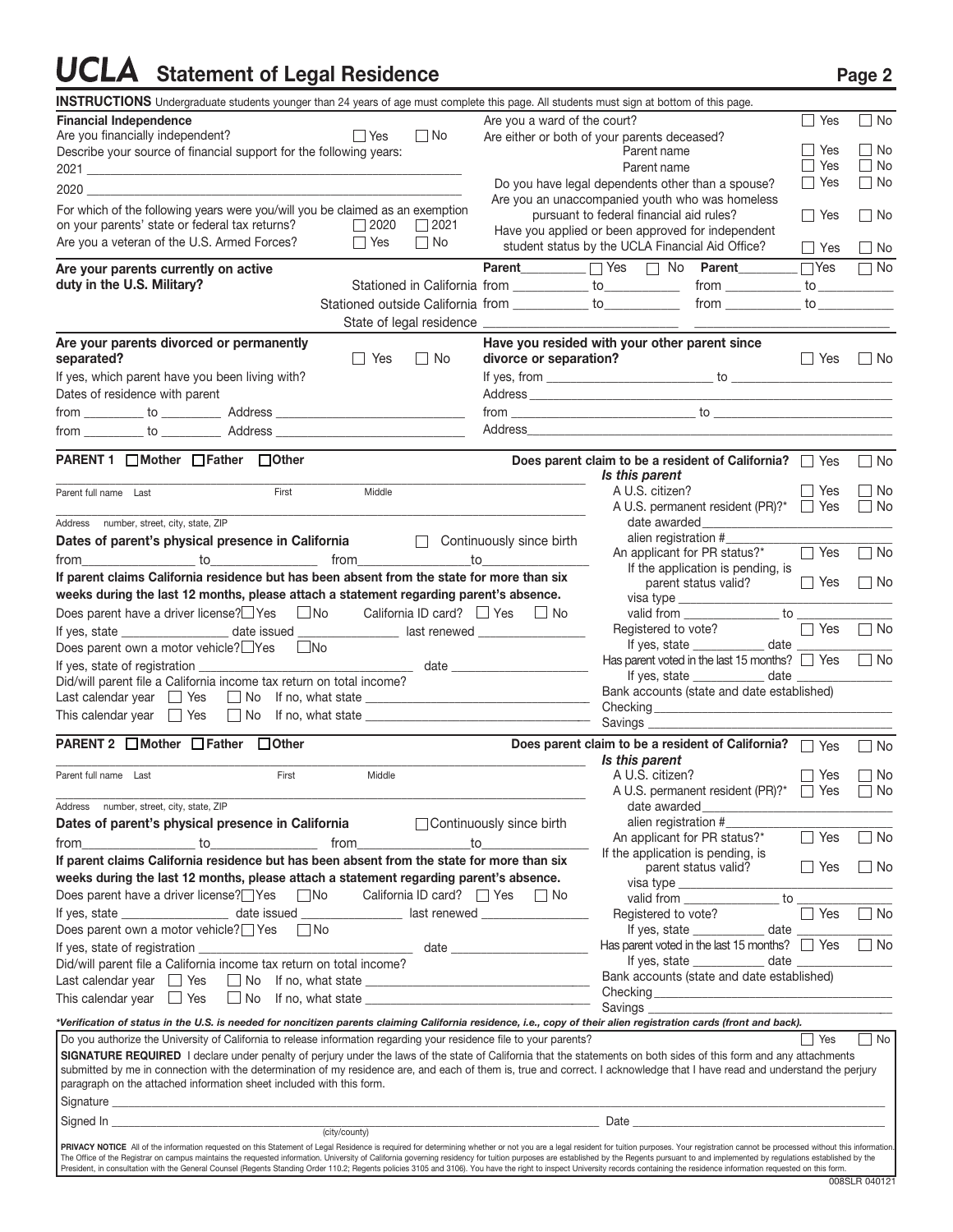#### **Nonresident Supplemental Tuition for Nonresident Students**

Students who have not been living in California, with intent to make it their permanent home for more than a year immediately before the residence determination date for each term in which they propose to attend the University, must pay nonresident supplemental tuition in addition to all other fees. The residence determination date is the day instruction begins at the last of the University of California campuses to open for the quarter, and for schools on the semester system, the day instruction begins for the semester. Nonresident students may apply for a change of classification to resident status once all the requirements below have been met. Notice the rigorous financial independence requirements.

#### **Rules Governing Residence**

The rules regarding residence for tuition purposes at the University of California are governed by the Standing Orders of the Regents of the University of California. Under these rules, adult citizens and certain classes of aliens can establish residence for tuition purposes. There are particular rules that apply to the residence classification of minors (see below).

#### **Establishing Residence for Tuition Purposes**

An adult student may establish residence for tuition purposes in California if a U.S. citizen; a permanent resident or other immigrant; or a nonimmigrant who is not precluded from establishing domicile in the U.S. Nonimmigrants who are not precluded from establishing domicile in the U.S. include those who hold valid visas of the following types: A, E, G-1, G-2, G-3, G-4, H-1, H-4, I, K, L, N-8, N-9, NATO-1 through -7, O-1, O-3, P-1, R, T, U, or V. To establish residence the student must be physically present in California for more than one year; and must have come here with the intent to make California home, as opposed to coming to this state to go to school. Physical presence within the state solely for educational purposes does not constitute the establishment of California residence, regardless of the length of stay.

#### **Establishing Intent to Become a California Resident**

The student must demonstrate intent to make California the home state by severing residential ties with the former state or country of residence and establishing those ties with California shortly after arrival. Evidence of intent must be dated one year before the term for which the student seeks residence classification. If these steps are delayed, the one-year duration will be extended until the student has demonstrated both presence and intent for one full year. The student's residence cannot be derived from a spouse or, as an adult, from one's parents. A single undergraduate student must also be financially independent if not dependent on a parent who meets University requirements for California residence for tuition purposes.

Indications of intent to make California the state of permanent residence can include registering to vote and voting in California elections; designating California as the permanent address on all school and employment records, including military records if in military service; obtaining a California Driver License or, if one does not drive, a California Identification Dard; obtaining California vehicle registration; paying California income taxes as a resident, including taxes on income earned outside California from the date residence is established; establishing a California residence in which one keeps one's own personal belongings; and licensing for professional practice in California. Absence of these indicia in other states or countries during any period for which residence is claimed can also serve as

an indication of intent. Documentary evidence is required, and all relevant indications are considered in determining classification. Intent will be questioned if the student returns to the former state or country of residence when the University is not in session.

#### **Requirements for Financial Independence (Undergraduates Only)**

A student must be financially independent if not dependent on a parent who meets University requirements for California residence for tuition purposes. To be considered financially independent, the student must meet one or more of the following criteria: be at least 24 years of age by December 31 of the academic year for which resident classification is sought; be a veteran of the U.S. Armed Forces or serving in the U.S Armed Forces; be a ward of the court or both parents are deceased; have legal dependents other than a spouse; be married or have a registered domestic partner as of the residence determination date of the term for which resident classification is sought; have been determined to be an unaccompanied youth who was homeless pursuant to federal financial aid rules; demonstrate self-sufficiency for one full year prior to the residence determination date of the term, and not have been claimed as an income tax exemption by parents or any other individual for one tax year immediately preceding the term for which resident classification is sought.

To verify financial independence (self support), the student must document income and verify not being claimed as an exemption by parents or anyone else for one tax year prior to the request for residence. The student also is required to present a budget showing the ability to self support with the funds claimed. Self support is defined as money earned through one's own employment or loans obtained on one's own credit, without a cosigner. A gift or loan from a parent, grandparent, or other family member does not constitute self support regardless of the terms. Bartering for free or reduced (i.e., below market value) room and board is considered financial assistance.

### **General Rules Applicable to Minors**

For unmarried minors (under age 18), the residence of the custodial parent with whom the student lives is considered to be the student's residence. If a parent is living, the student cannot change residence by one's own act, by appointment of a legal guardian, or by relinquishment of the parent's right of control. If the student does not live with either parent, one's residence is that of the parent with whom one last lived. Unless the student is a minor alien present in the U.S. under the terms of a nonimmigrant visa that precludes establishing domicile in the U.S., the student may establish one's own residence when both parents are deceased and a legal guardian has not been appointed. If California residence is derived from a parent, that parent must satisfy the one-year duration residence requirement.

#### **Exceptions to the Rules Applicable to Minors**

There are some exceptions to the rules applicable to minors. A minor to whom any of the following circumstances apply may be eligible to be classified a resident for tuition purposes; the minor: has a California resident parent and moves to California to begin residing with that parent prior to one's 18th birthday; parents were California residents who moved to another state, but the minor remained in California and enrolled in a California public postsecondary institution within one year of the parents' departure; self supports and has lived in California for more than one year immediately prior to the term; has been living with and been supported by an adult other than parents for more than two years immediately prior to the term.